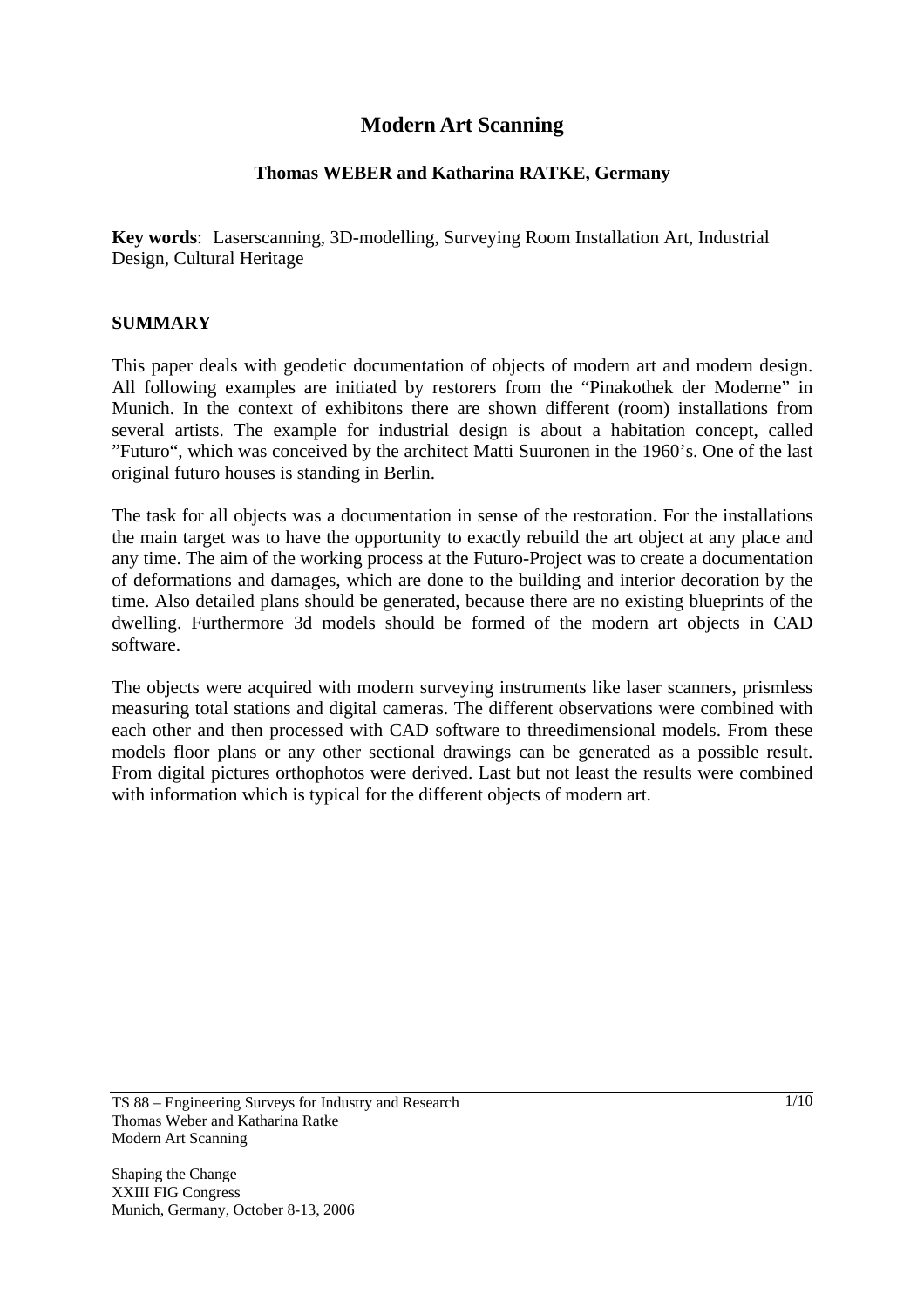# **Modern Art Scanning**

### **Thomas WEBER and Katharina RATKE, Germany**

## **1. INTRODUCTION**

This thesis is based on a collaboration between restorers working for the "Pinakothek der Moderne" with the Chair of Geodesy of the Technical University Munich. Furthermore, other measuring projects, a seminar thesis and a diploma thesis resulted from different requests by the restorers in order to document objects of modern art or design.

The Doerner-Institut was assisted in the context of the international project ...Inside Installations. Preservation and Presentation of Installation Art". In an interdisciplinary cooperation a concept for different measuring methods to document installations was created. The institute itself is part of the Bavarian State Painting Collection (Bayerische Staatsgemäldesammlung) in Munich. The central task is to look after the extensive collection, which cover the whole spectrum from the 14th century all the way to contemporary art. Its core activity also includes the preventive conservation of art objects and their restoration, particularly with regard to scientific research and development of new methods for preserving cultural heritage.

The "Pinakothek der Moderne" also houses "Die Neue Sammlung". Its collection includes over 70,000 exhibits of industrial design, graphic design and of the arts and crafts. In collaboration with restorers of the "Neuen Sammlung" a futuristic looking dwelling was acquired by geodetic work and reconstructed in CAD.

## **2. SURVEYING OF ROOM INSTALLATIONS**

#### **2.1 Acquiring Methods for Objects of Artwork**

Installations normally consist of many different objects and their effect and expression are affected by their topological arrangement. Geodetic measurements serve as documentation of the position of each object inside the complete installation art. In contrast, due to visual judgement, handmade draws, photos or videos can only be used in a restricted way to document the exact position of an artefact. So there is still scope left for subjective interpretations. All surveyed installations are created by the artist himself or by his representatives, so they all count as original arrangements and therefore documentation is important for the artworks history. Scaled plans resulted from surveying services allow almost authentically reconstructions of the installations. The blueprints can base the reconstruction, but they must not. In several cases the changeability of the artwork is important for the artist, otherwise he must personally be present during recreation of the installation. For surveying the installations any methods for acquiring the objects can be used, e.g. collecting data by hand, tacheometry, photogrammetry and laserscanning. The chosen

TS 88 – Engineering Surveys for Industry and Research Thomas Weber and Katharina Ratke Modern Art Scanning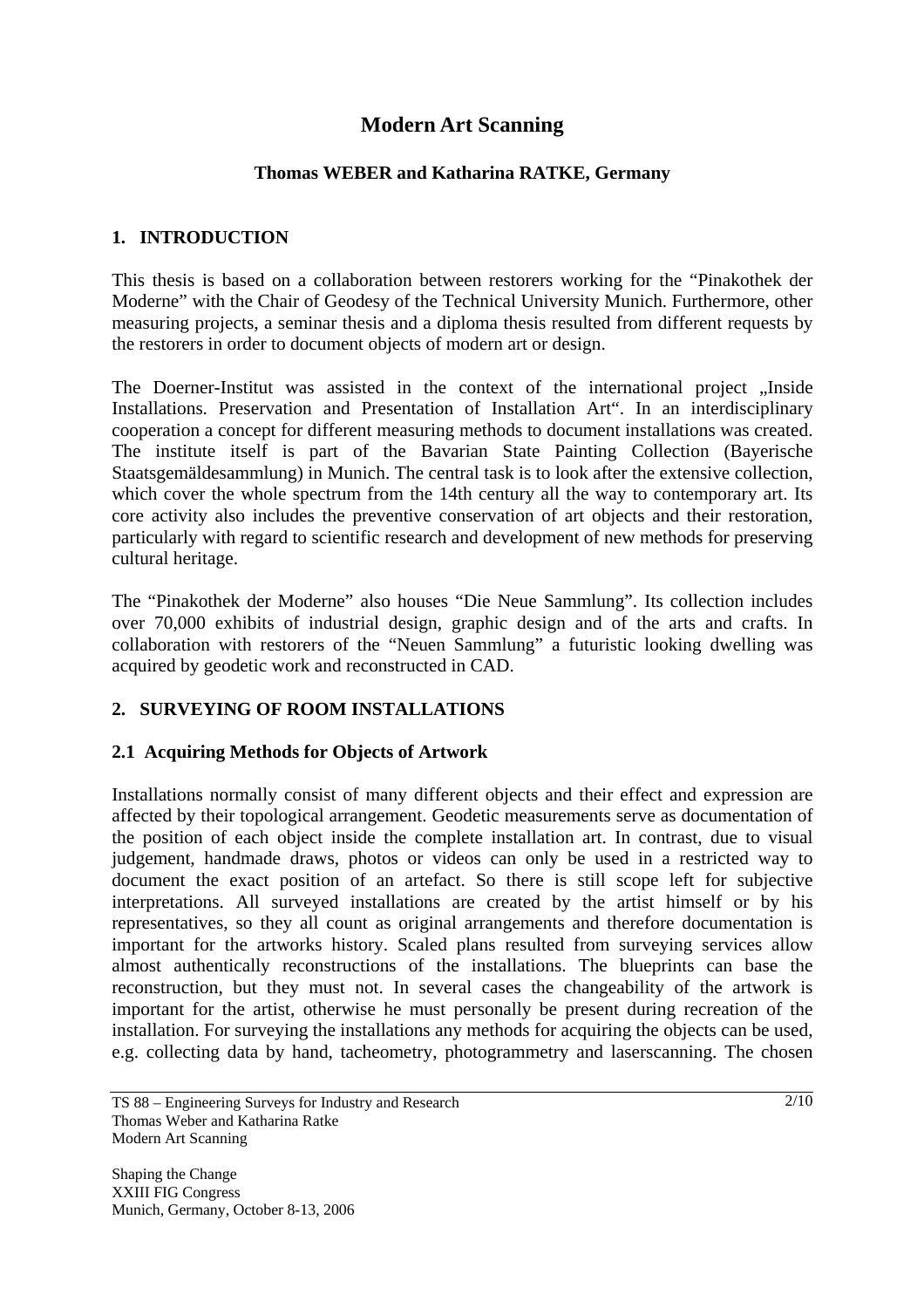method depends on shape and complexity of the exhibit. Most objects should be measured contactless because of the high value of some artwork.

The first example "Mikado" by Fred Sandback (1943-2003) shows a quite simple installation. Five black cords are fixed in a room of 10 m in length and width. All anchor points, where the lanyards cut the wall or floor areas should be documented. At first the work was done by restorers collecting the data by hand, with simple tools like folding rules, measuring tapes and plummets. But after problems have occurred, they asked a surveyor for help, who managed the problem in a short time with a tacheometer.

The next example, an untitled installation by Donald Judd (1928-1994), was also done with a reflector less measuring total station. There are 16 different looking boxes of douglas fir plywood mounted on the walls and three bigger boxes are located on the floor in one exhibition room. This constellation was completely modelled in a three dimensional drawing. The project was completely dealt with one person in one day.

But installations are often not structured as simple as the two examples shown above, founded by the two American minimalists Sandback and Judd. Sometimes they have a structure of complex geometry, are build out of many different peaces or the topology of the different objects is very dense. Then photogrammetric methods are used for the metric preservation of the installations topology. Tacheometry or collecting the data by hand is not efficient enough for detailed and small objects. Also the fieldwork is not profitable anymore if it takes a lot of time for acquiring the data.

Alternatively, laserscanning was tested at an installation called "Silent Factory", created in the year 2000 by the artist Mark Manders (\*1968) from Netherlands. Two neighbouring chimneys



**Fig. 1:** Fred Sandback, Mikado (2003)



**Fig. 2**: Donald Judd, Untitled Plywood Wall Work (1976)



**Fig. 3**: Mark Manders, Silent Factory

TS 88 – Engineering Surveys for Industry and Research Thomas Weber and Katharina Ratke Modern Art Scanning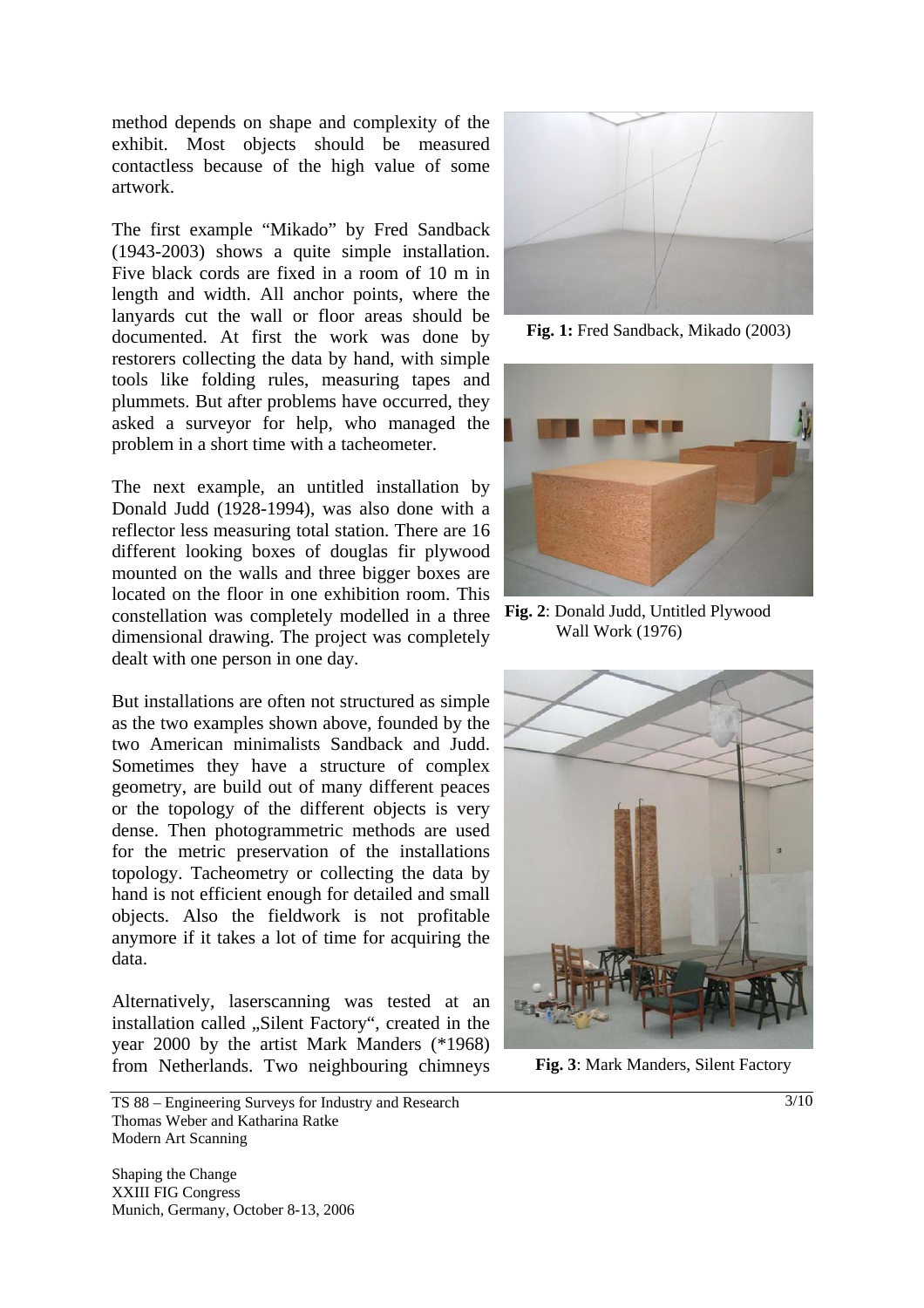tower on one side, overtopped by an object looking like a loudspeaker, which is standing on wooden tables, on the other side. Most objects are carried by iron racks. Next to an arm chair different findings are lying on the floor; e.g. a watering can, tea bags, pots and a pair of shoes. The installation was scanned with the Cyrax 2500 system (Leica Geosystems) from six positions. The chosen spatial resolution was up to one millimetre, because of the small objects on the floor. All in all the time for the surveys took three hours.

In most cases a combination of different surveying methods will give the best results. With a mixture of collecting data by a total station, digital photographs and laserscans was tried to capture the topography of another installation. A spherical camera also should be tested therefore, but because of too many shadow areas affected by objects inside the room, this method wouldn't be practicable and the processing would be too expensive. The installation which should be sampled by the combined methods was made by a sculptor from Switzerland, Thomas Hirschhorn (\*1957). The title of the artwork created 2002 is "Doppelgarage". A hobby room, workshop, storage room and think-lab all rolled into one is shown inside two exhibition rooms by many requisites. The neon-light interior contains hilly landscapes assembled from current newspaper clippings, formed into a collage on four tables, upon which model railways run around oversized mushrooms. Everywhere parts of texts by Marcus Steinweg's philosophical reflection on Nietzsche can be found.



**Fig. 4:** Thomas Hirschhorn, Doppelgarage (2002)

## **2.2 Results Achieved by Terrestrial Laser Scanning**

At first the exhibition hall itself has to be generated sometimes as part of the artwork itself (see "Doppelgarage") or as reference system to orient the different artifacts inside. After registering the point clouds scanned from more different perspectives, slices, representing the topology of the whole installation, could be created (see Fig. 5). Also every distance from any object to another could be measured immediately in the point cloud. From defined slices through the scanned points different plans or views of interest can be derived. Easier structured part of the installation like boxes, cylinders and cones can be constructed directly in scanner-software to three-dimensional CAD-objects. In combination with common CAD software tools it is possible to create more complex 3d-models. In this case an adequate

TS 88 – Engineering Surveys for Industry and Research Thomas Weber and Katharina Ratke Modern Art Scanning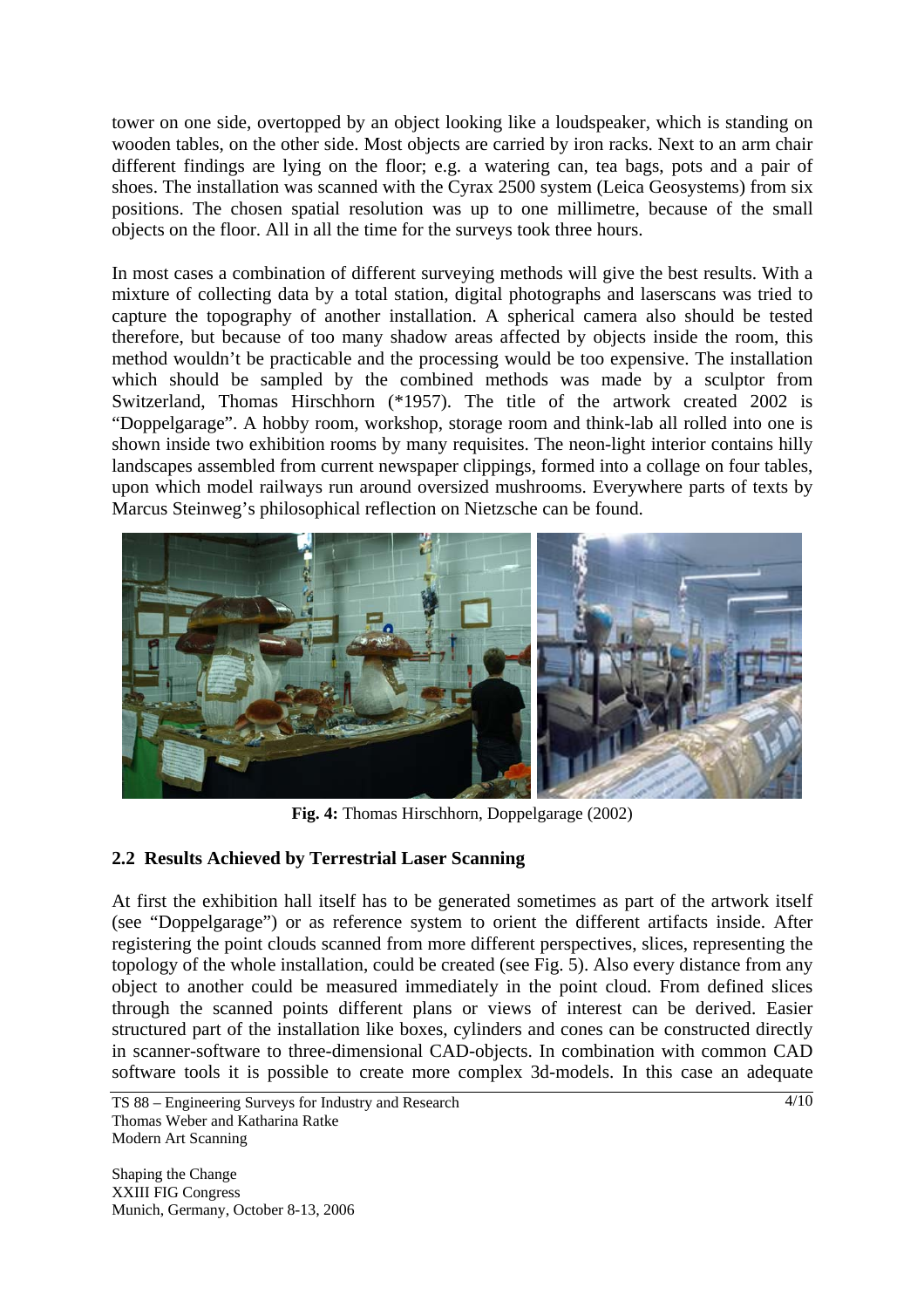interface is necessary which supports export/import-functions of these objects. Alternatively, plug-ins may be used to provide the point cloud for processing in common CAD systems. Thereby ground plans and different views can be determined (see Fig. 6) and printed in userdefined scales.



**Fig. 5:** Point clouds of Silent Factory and Doppelgarage

The advantage of laserscanning is an almost complete digital copy of the installation (Fig. 5). The geometry of the exhibition room is normally also included as well as neighboured exhibits. With terrestrial Scanners you have problems with very small objects  $\langle \langle 2 \rangle$  cm in size), because of the instruments precision and laser beam diameter, and with detailed, dense constellations in accommodation, like the landscapes with mushrooms seen on the right screenshot in figure 5. There are a lot of black areas, where the laser beam couldn't hit any target even after more different scannerpositions. In those cases close-up range scanners may be more helpful alternatives.



**Fig. 6:** Groundplan and detailed views from cuts, derived from a 3d-model, which is based on laserscanner data

Digital rectified photos help to document areas, where terrestrial laserscanning breaks down. Especially flat objects are suited for this method. So during the teardown process of

TS 88 – Engineering Surveys for Industry and Research Thomas Weber and Katharina Ratke Modern Art Scanning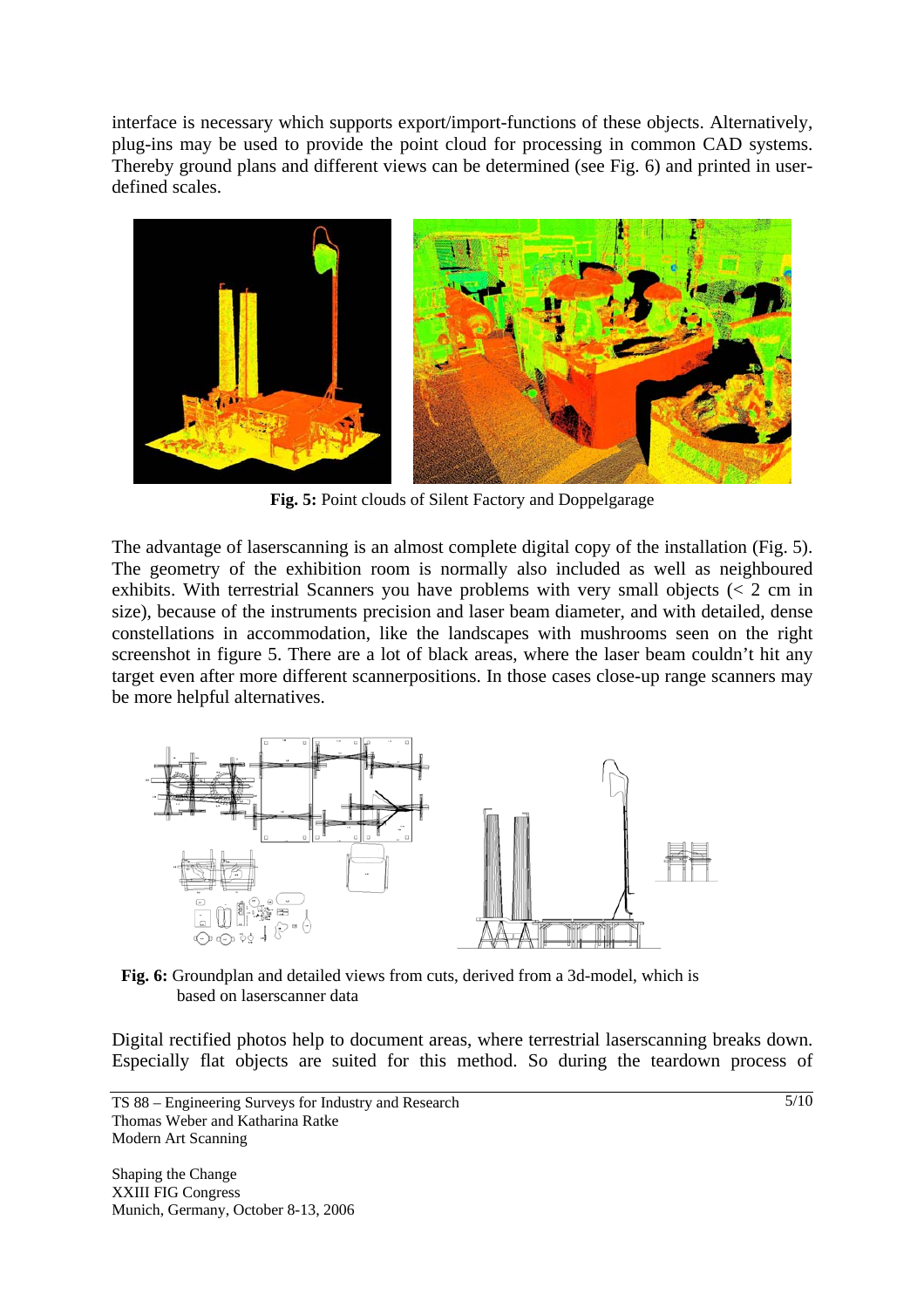Hirschhorns installation pictures of the walls were taken by a digital camera, after the interior objects were already disappeared. The needed tie-points were acquired with a reflectorless measuring total station. Rectifying them using laserscanner points might be possible, too  $-$  if the scan resolution is dense enough.



 **Fig. 7:** Example of a digital ortophoto-plan printed in scale 1:10 representing one wall of the installation "Doppelgarage"

At the end all modelled CAD-objects got the corresponding inventory number from a database, where every artefact is listed with a small description of its appearance and its material attributes, which is important for restoring and preservation of course. Also the coordinates defining the artefacts position inside the artworks coordinate system are listed there and thus they can be staked out by a surveyor during a rebuilding process in future.

## **3. MODERN DESIGN "FUTURO"**

## **3.1 About Futuro**

In 1968 a ski cabin or holiday home called "Futuro" has been designed by the Finnish architect Matti Suuronen, the prototype no.000 was completed in 1968, too. The exceptional habitation design was standing on a steel foundation ring perched on four legs. It was made up of 16 fibreglass sandwich elements insulated with polyurethane foam, 8 thereof formed the house top and the remaining 8 elements put together the bottom of Futuro. One of the bottom segments included a moulded access door, which looked like a jet plane's door: when pulled down, it served as the front steps. Into the top, 16 acrylic window elements were installed. The standard interior fittings consisted of six special bed-chair combinations, a

TS 88 – Engineering Surveys for Industry and Research Thomas Weber and Katharina Ratke Modern Art Scanning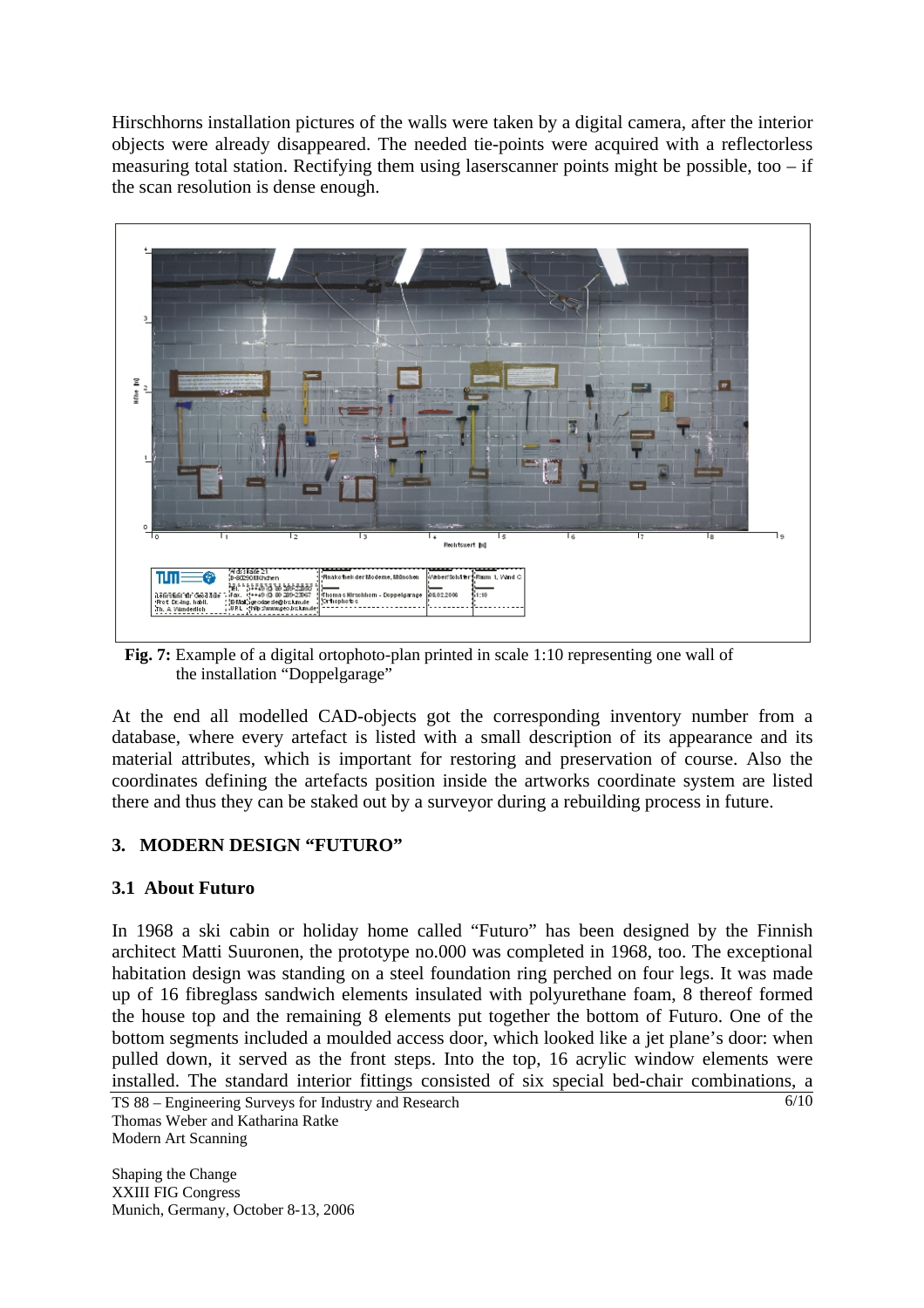double-bed recess, a combined fireplace and slab that also served as a grill, a kitchenette, and a bathroom with a toilet. Futuro could accommodate eight people. Partitions could be used to create temporary "guest rooms".

Today neither original plans of Futuro design nor detailed plans of furniture exist. It is supposed that the Futuro-shell is an ellipsoid with 8 metres in diameter and 4 metres in height.



**Fig. 8:** Futuro, Berlin, Germany (www.flyhi.de)

It is not known how many Futuro houses have been built but the estimation is around 60. It was presently noted that Futuros exist in following countries: South Africa, China, Japan, Malaysia, Vietnam, Australia, New Zealand, USA, Canada, Russia, Estonia, Sweden, Norway, Finland, the Netherlands and Germany. In the recent years, Futuro has been part of many exhibitions. A transformation from a utility building to an art icon has taken place (Home & Taanila, 2002).

#### **3.2 The Surveying**

In 2004, "Die Neue Sammlung" of the National Museum for Applied Art in the Pinakothek der Moderne started a project for analysis and documentation of the Futuro house no.013, which is standing in Berlin (Fig. 8). The Chair of Geodesy was asked to do the surveying in which Futuro's geometrical shape had to be determined and finally a three-dimensional



Fig. 9: Surveying from the lifting platform

made a claim on two staffs for two days.

model should be generated. For surveying laserscanner technology has been chosen, because it offers contactless measurement of a lot of datapoints within a short period of time. Furthermore complex geometries can be easily mapped in detail due to high point density. The laserscanner HDS2500 and HDS3000 by Leica Geosystems was used. 62 targets have been tagged onto Futuro. The house has been surveyed from 21 scannerpositions, for some of them gaging from a lifting platform was used (see Fig. 9). Alltogether about 17.5 million points have been measured. In addition the tie point targets have been measured with a tachymeter in order to create a local coordinate system. The surveying campaign

TS 88 – Engineering Surveys for Industry and Research Thomas Weber and Katharina Ratke Modern Art Scanning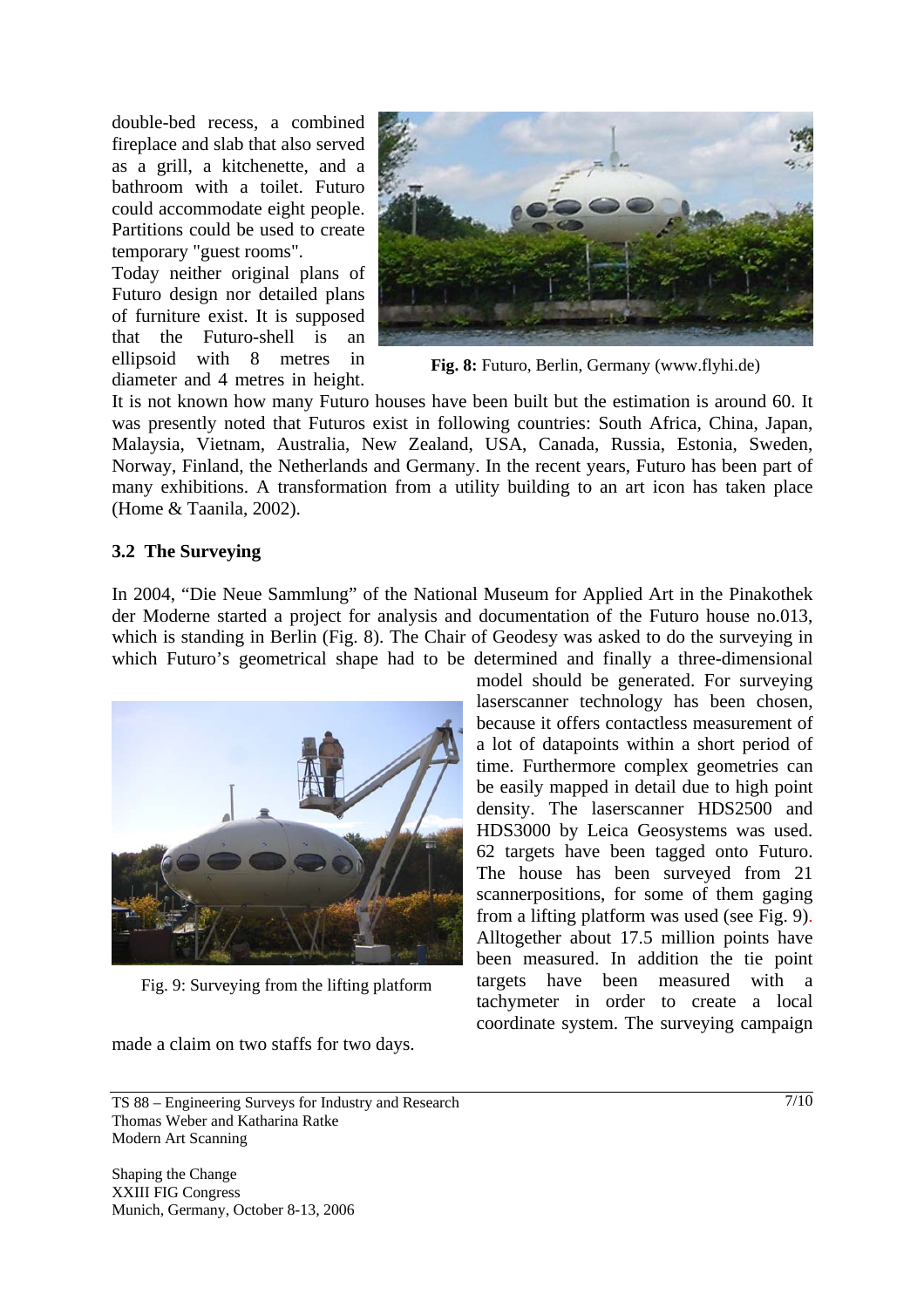### **3.3 Registration of Scans and Modelling of Futuro**

The registration has been made using Cyclone and disposed no problems, because there were a lot of identical targets in several scans. The results of the registration are orientated scans in the local coordinate system of the tachymeter. When Cyclone is used, it is possible to model planes and regular surfaces, e.g. cuboids, spheres or cylinders. Due to the fact that Futuro with its interior furniture consists of a lot of free-forming surfaces, only a few of them could be modelled using Cyclone,



**Fig. 10:** The modelling base frame

e.g. the base frame, see Fig. 10. The remaining modelling has been done in the CAD-software Allplan/Allplot FT from Nemetschek AG. The required parameters, cross sections and polylines have been derived from Cyclone for modelling.

A self-developed software tool classifies surfaces of second order degree, qualified Futuro's basic shape from the registrated point cloud as a rotating ellipsoid. The semi-major and semiminor axis have been calculated by adjustment theory with  $a = b = 3.925$  m  $\pm 1$  mm and  $c = 1.891$  m  $\pm$  1 mm. The cylindrical projection was the base of the transformation from the local cartesian coordinates into the ellipsoidal coordinates. The ellipsoidal coordinates allow



**Fig. 10:** The ellipsoidical coordinates of the Futuro´s surface

Shaping the Change XXIII FIG Congress Munich, Germany, October 8-13, 2006  $8/10$ 

TS 88 – Engineering Surveys for Industry and Research Thomas Weber and Katharina Ratke Modern Art Scanning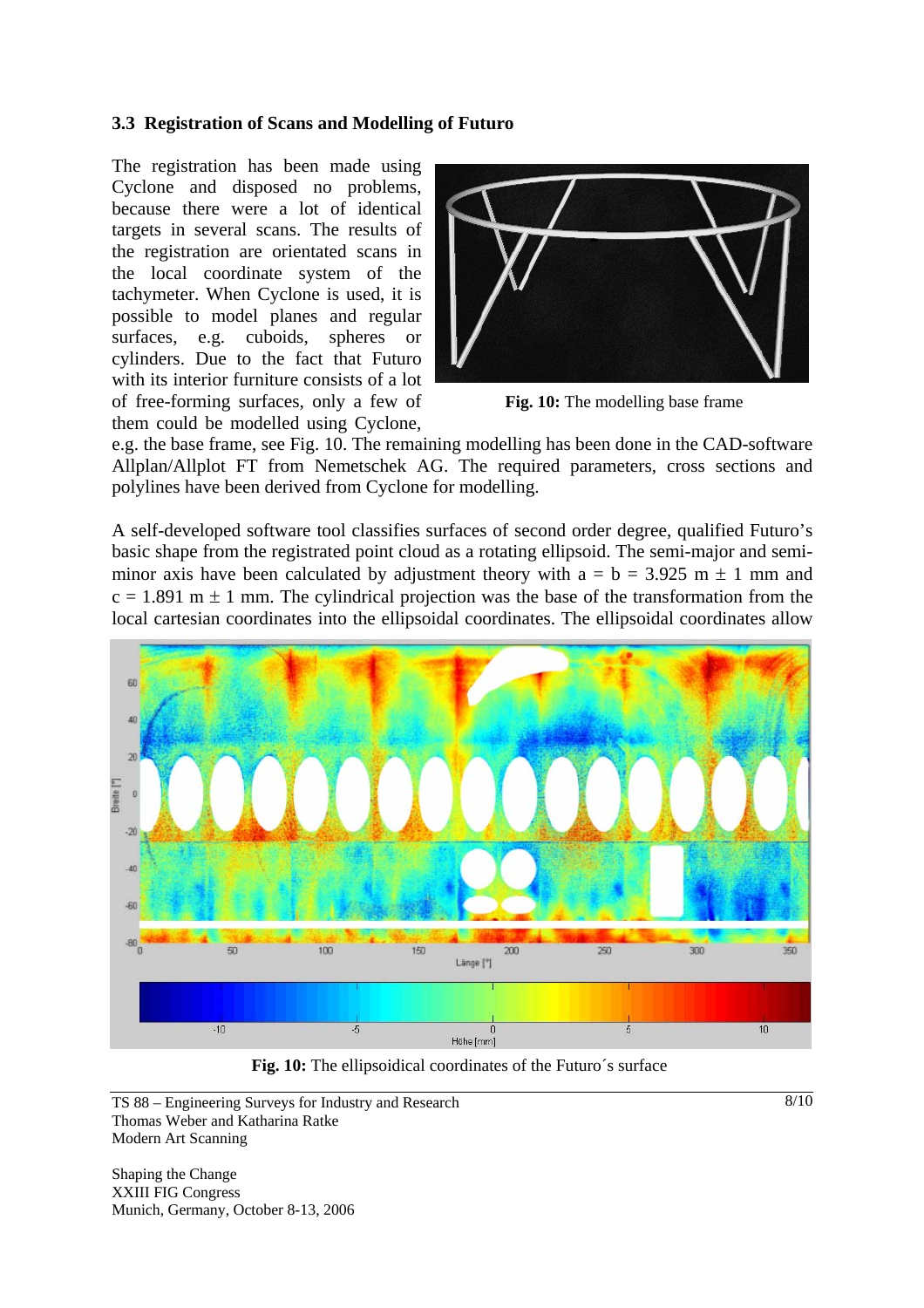the analysis of Futuro's surface because of the ellipsoidal heights. The residuals to the nominal ellipsoidal surface shown in different colours in figure 10 inform about potential deformation areas of the Futuro object. The segmentation of the futuristic habitation design into 16 sectors can be recognized by the eight vertically and one horizontally line pattern.

The subsequent modelling in Allplan/Allplot FT supplied among others following results: two-dimensional sectional drawings have been generated in addition, (Fig. 13 and 14). The calculated parameters of Futuro's surface and other information of the point cloud from Cyclone allow the digital reconstruction (Reverse Engineering) of the construction plan that will be used for the documentation and visualization purposes of the architectural design.



**Fig. 11:** The exterior view of Futuro **Fig. 12:** The interior view of Futuro





**Fig. 13:** The profile of Futuro **Fig. 14:** The ground plan Futuro

TS 88 – Engineering Surveys for Industry and Research Thomas Weber and Katharina Ratke Modern Art Scanning